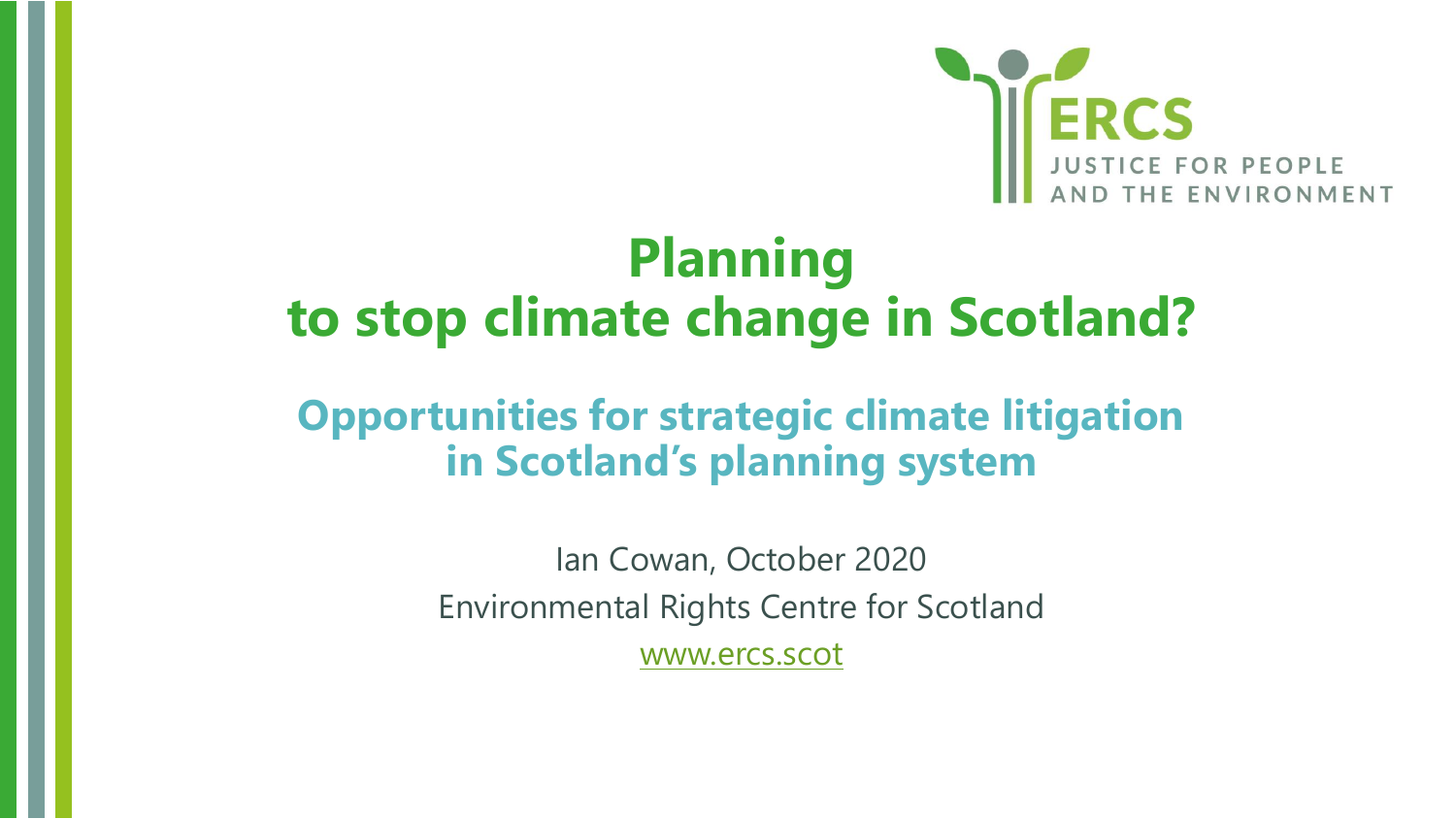#### **Environmental Rights Centre for Scotland**

*'A Scotland where every person's right to live in a clean and healthy environment is fully realised'* 

**ERCS will assist members of the public and civil society to use the law to protect the environment, and engage in public education, research, advocacy and strategic litigation.**

Our programmes:

- Advice, assistance and representation
- Public education
- Advocacy in policy and law reform
- Strategic public interest litigation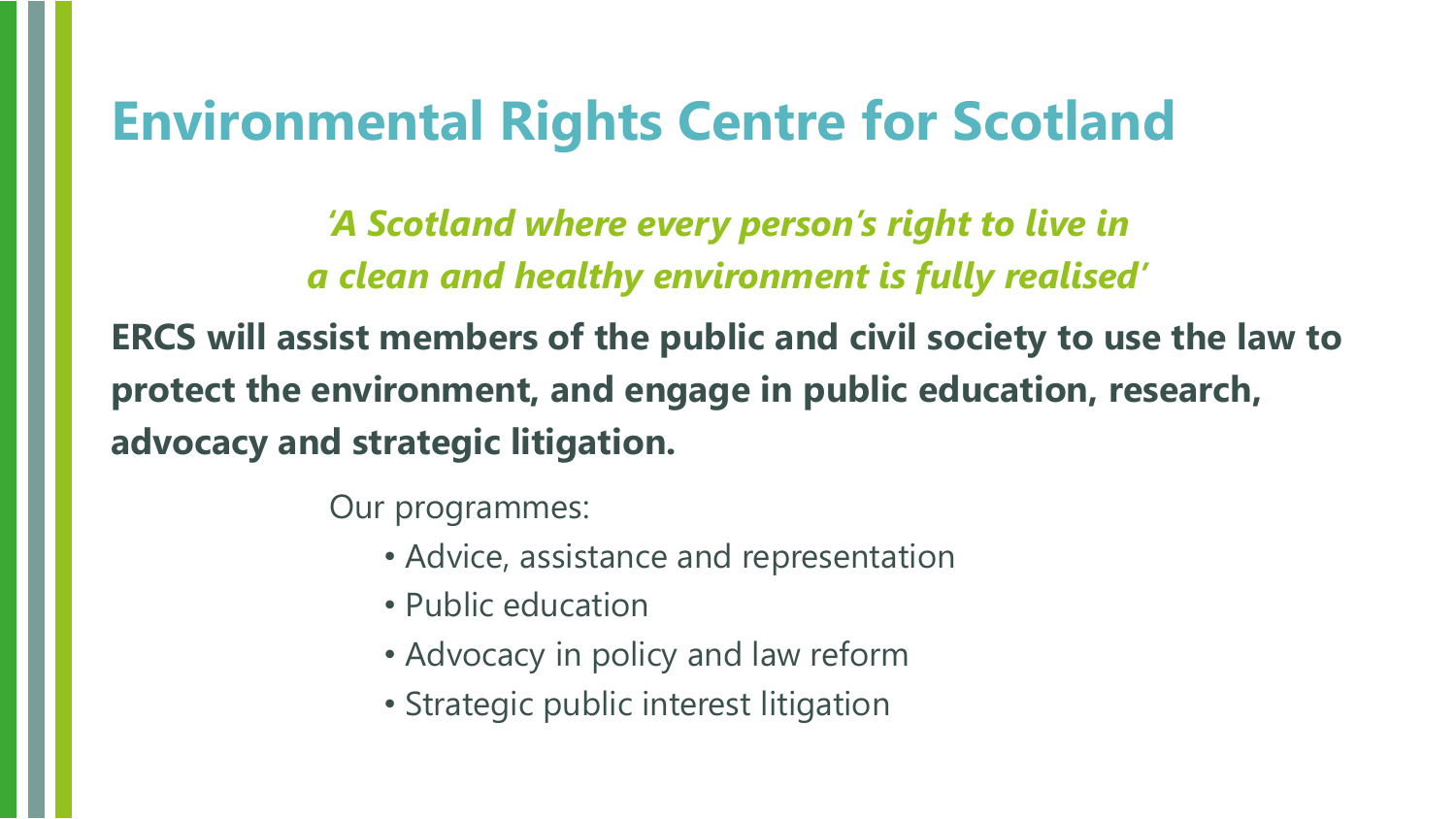## **Opportunities for strategic climate litigation in Scotland's planning system**

- In response to Scottish Government's new **National Planning Framework** and/or **Scottish Planning Policy**
- In response to a council's new **local development plan**, as approved by the Scottish Government
- In response to a **specific development proposal** granted planning permission by a council
- Town and Country Planning (Scotland) Act 1997 (as amended)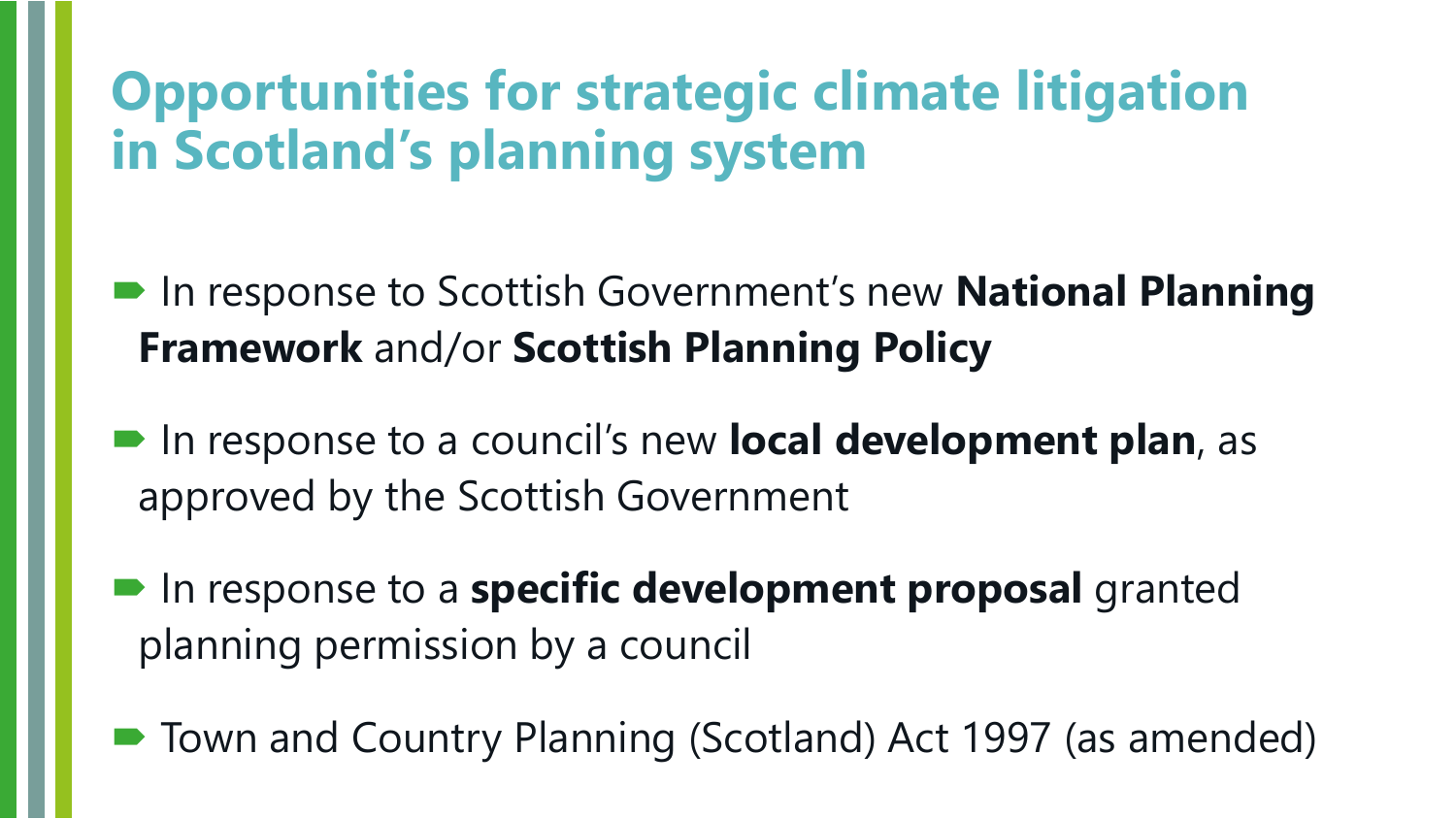## **Planning etc. (Scotland) Act 2006**

- The National Planning Framework is a spatial plan for Scotland.
- The National Planning Framework must contain
	- (a) a strategy for Scotland's spatial development, and
	- (b) a statement of what the Scottish Ministers consider to be priorities for that development.
- The National Planning Framework may describe particular developments and designate them as "**national developments**" (as opposed to "major developments" and "local developments", which are the other two categories in the "hierarchy of developments").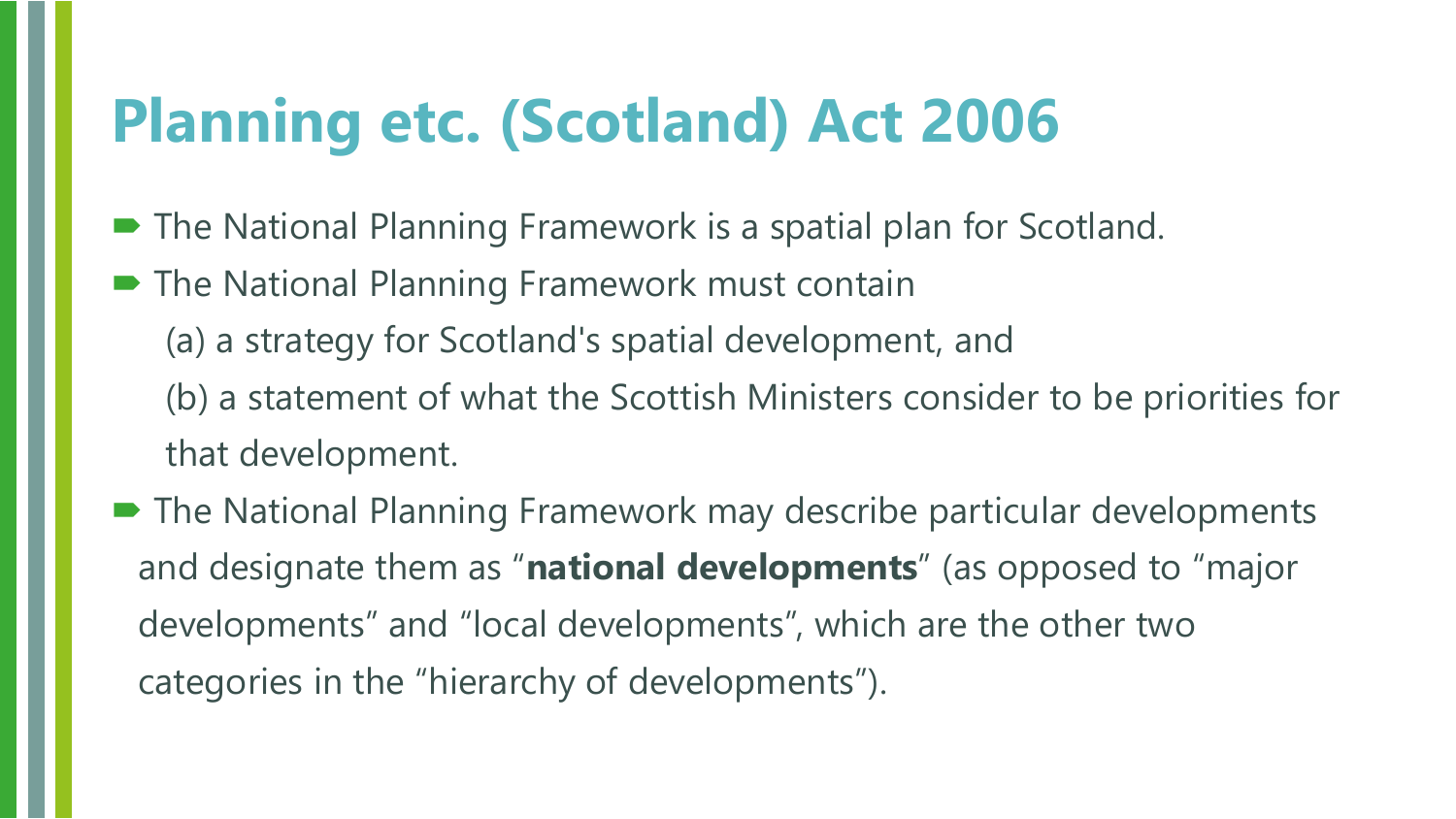# **Third National Planning Framework (NPF3)**

#### ■ 14 national developments

| 1. Former Ravenscraig steelworks  including<br>construction of new roads                                                         | 8. National Long Distance Cycling and Walking<br><b>Network</b>                                                                        |
|----------------------------------------------------------------------------------------------------------------------------------|----------------------------------------------------------------------------------------------------------------------------------------|
| 2. Dundee Waterfront  including construction of<br>new roads                                                                     | 9. High Speed Rail                                                                                                                     |
| 3. Carbon Capture and Storage Network<br>including construction of new or refurbishments<br>to thermal generation power stations | 10. Strategic Airport Enhancements at Prestwick<br>Airport, Glasgow Airport, Edinburgh Airport,<br>Aberdeen Airport, Inverness Airport |
| 4. High Voltage Electricity Transmission Network                                                                                 | 11. Grangemouth Investment Zone including<br>construction of new roads                                                                 |
| 5. Pumped Hydroelectric Storage                                                                                                  | 12. Freight Handling Capacity on the Forth<br>including construction of new roads                                                      |
| 6. Central Scotland Green Network                                                                                                | 13. Aberdeen Harbour  including construction<br>of new roads                                                                           |
| 7. Metropolitan Glasgow Strategic Drainage                                                                                       | 14. National Digital Fibre Network                                                                                                     |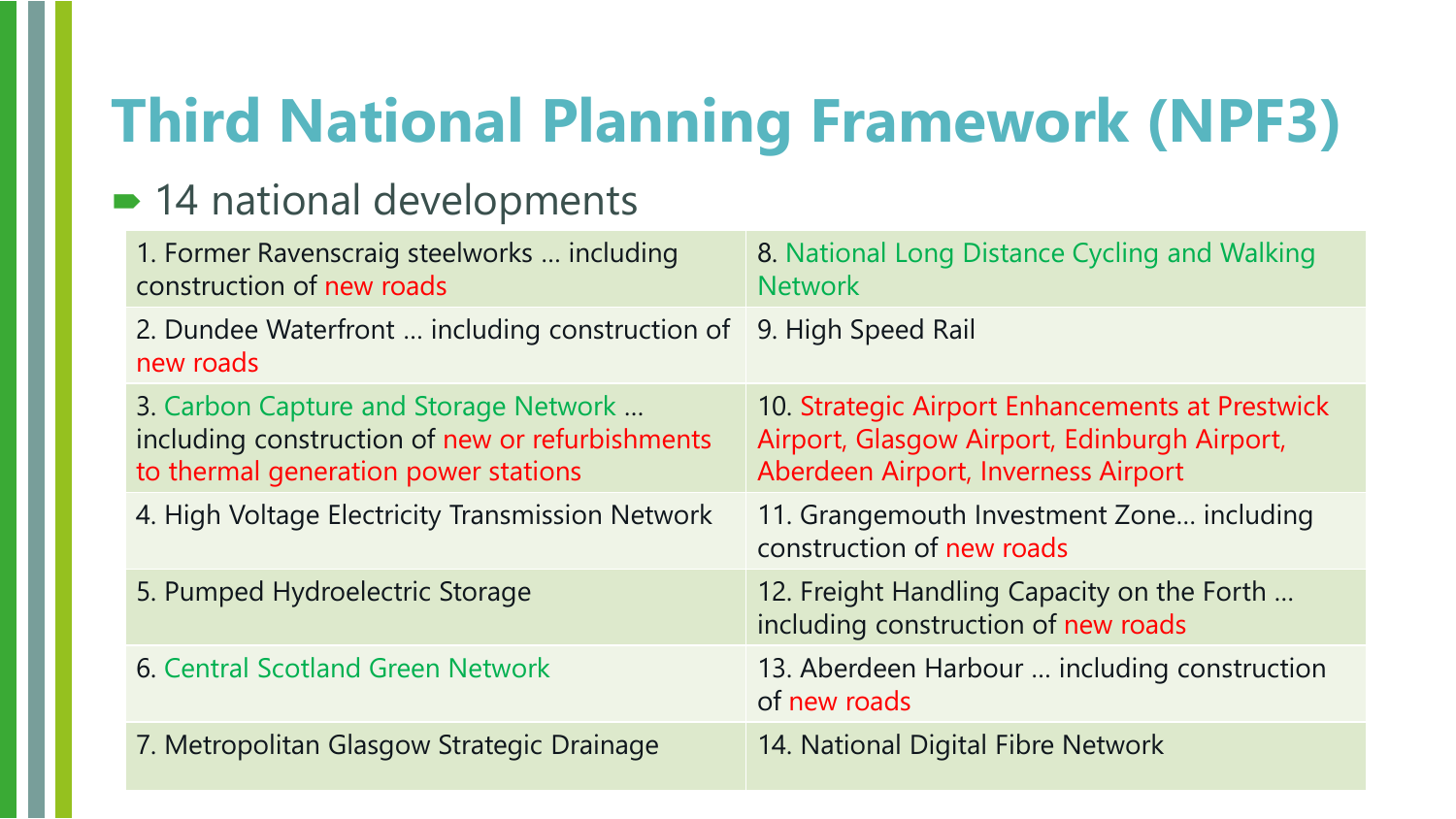## **How planning relates to Sc Gov's purpose**

| <b>SG Purpose</b>                | To focus government and public services on creating a more successful country, with opportunities for all to flourish, through increasing<br>sustainable economic growth.                                                                                                                                                                                                                                                                                                                                                                                                                 |                                                                    |                                                            |                                                                      |                                |                                                                                                                                                                                                                                                                                               |  |                             |                                                                   |                                       |                          |                                          |  |  |
|----------------------------------|-------------------------------------------------------------------------------------------------------------------------------------------------------------------------------------------------------------------------------------------------------------------------------------------------------------------------------------------------------------------------------------------------------------------------------------------------------------------------------------------------------------------------------------------------------------------------------------------|--------------------------------------------------------------------|------------------------------------------------------------|----------------------------------------------------------------------|--------------------------------|-----------------------------------------------------------------------------------------------------------------------------------------------------------------------------------------------------------------------------------------------------------------------------------------------|--|-----------------------------|-------------------------------------------------------------------|---------------------------------------|--------------------------|------------------------------------------|--|--|
| <b>SG National</b><br>Outcomes   | The planning system and service contribute to all 16 National Outcomes                                                                                                                                                                                                                                                                                                                                                                                                                                                                                                                    |                                                                    |                                                            |                                                                      |                                |                                                                                                                                                                                                                                                                                               |  |                             |                                                                   |                                       |                          |                                          |  |  |
| <b>SG National</b>               | <b>Government Economic Strategy</b>                                                                                                                                                                                                                                                                                                                                                                                                                                                                                                                                                       |                                                                    |                                                            |                                                                      |                                |                                                                                                                                                                                                                                                                                               |  |                             |                                                                   |                                       |                          |                                          |  |  |
| Plans.<br><b>Policies &amp;</b>  | Infrastructure Investment Plan                                                                                                                                                                                                                                                                                                                                                                                                                                                                                                                                                            |                                                                    |                                                            |                                                                      |                                |                                                                                                                                                                                                                                                                                               |  |                             |                                                                   |                                       |                          |                                          |  |  |
| <b>Strategies</b>                | Scotland's<br><b>Digital</b><br><b>Future</b>                                                                                                                                                                                                                                                                                                                                                                                                                                                                                                                                             | Electricity<br>& Heat<br>Generation<br>Policy<br><b>Statements</b> | 2020<br><b>Challenge for</b><br>Scotland's<br>Biodiversity | Scottish<br><b>Historic</b><br>Environment<br>Strategy and<br>Policy | Housing<br>Strategy            | <b>National</b><br><b>Planning</b><br><b>Framework</b><br>& Scottish<br><b>Planning</b><br><b>Policy</b>                                                                                                                                                                                      |  | <b>Land Use</b><br>Strategy | Low Carbon<br>Scotland:<br>Report of<br>Proposals<br>and Policies | <b>National</b><br><b>Marine Plan</b> | Regeneration<br>Strategy | <b>National</b><br>Transport<br>Strategy |  |  |
| <b>Planning</b><br><b>Vision</b> | $\mathbf O$<br>We live in a Scotland with a growing, low carbon economy with progressively narrowing disparities in well-being and opportunity. It is growth that can be<br>achieved whilst reducing emissions and which respects the quality of environment, place and life which makes our country so special. It is growth which<br>increases solidarity - reducing inequalities between our regions. We live in sustainable, well-designed places and homes which meet our needs. We enjoy<br>excellent transport and digital connections, internally and with the rest of the world. |                                                                    |                                                            |                                                                      |                                |                                                                                                                                                                                                                                                                                               |  |                             |                                                                   |                                       |                          |                                          |  |  |
| Planning<br><b>Outcomes</b>      | <b>Planning makes Scotland</b><br><b>Planning makes Scotland</b><br>a low carbon place -<br>a successful, sustainable place -<br>reducing our carbon emissions and<br>supporting sustainable economic<br>growth and regeneration, and the<br>adapting to climate change.<br>creation of well-designed places.                                                                                                                                                                                                                                                                             |                                                                    |                                                            |                                                                      |                                | Planning makes Scotland<br><b>Planning makes Scotland</b><br>a connected place -<br>a natural, resilient place -<br>helping to protect and enhance our<br>supporting better transport and<br>natural and cultural assets, and<br>digital connectivity.<br>facilitating their sustainable use. |  |                             |                                                                   |                                       |                          |                                          |  |  |
| <b>National</b>                  | <b>Scottish Planning Policy (SPP)</b>                                                                                                                                                                                                                                                                                                                                                                                                                                                                                                                                                     |                                                                    |                                                            |                                                                      |                                | <b>National Planning Framework (NPF)</b>                                                                                                                                                                                                                                                      |  |                             |                                                                   |                                       |                          |                                          |  |  |
| <b>Planning</b>                  | <b>Principal Policies</b>                                                                                                                                                                                                                                                                                                                                                                                                                                                                                                                                                                 |                                                                    |                                                            |                                                                      |                                |                                                                                                                                                                                                                                                                                               |  |                             |                                                                   |                                       |                          |                                          |  |  |
|                                  | Sustainability<br>Placemaking                                                                                                                                                                                                                                                                                                                                                                                                                                                                                                                                                             |                                                                    |                                                            |                                                                      |                                |                                                                                                                                                                                                                                                                                               |  |                             |                                                                   |                                       |                          |                                          |  |  |
|                                  |                                                                                                                                                                                                                                                                                                                                                                                                                                                                                                                                                                                           |                                                                    | <b>Subject Policies</b>                                    |                                                                      |                                |                                                                                                                                                                                                                                                                                               |  |                             |                                                                   |                                       |                          |                                          |  |  |
|                                  | <b>Town Centres</b>                                                                                                                                                                                                                                                                                                                                                                                                                                                                                                                                                                       |                                                                    | Heat and                                                   | <b>Natural</b><br><b>Environment</b><br>Green                        |                                |                                                                                                                                                                                                                                                                                               |  |                             |                                                                   | <b>Cities and Towns</b>               |                          |                                          |  |  |
|                                  | Rural<br><b>Development</b>                                                                                                                                                                                                                                                                                                                                                                                                                                                                                                                                                               |                                                                    | <b>Electricity</b>                                         |                                                                      | <b>Travel</b>                  |                                                                                                                                                                                                                                                                                               |  |                             |                                                                   | <b>Rural Areas</b>                    |                          |                                          |  |  |
|                                  | <b>Homes</b>                                                                                                                                                                                                                                                                                                                                                                                                                                                                                                                                                                              |                                                                    |                                                            | <b>Infrastructure</b>                                                |                                |                                                                                                                                                                                                                                                                                               |  |                             |                                                                   | <b>Coast and Islands</b>              |                          |                                          |  |  |
|                                  | <b>Business &amp;</b>                                                                                                                                                                                                                                                                                                                                                                                                                                                                                                                                                                     |                                                                    |                                                            | Aquacultural                                                         |                                |                                                                                                                                                                                                                                                                                               |  |                             | <b>National Developments</b>                                      |                                       |                          |                                          |  |  |
|                                  | Employment                                                                                                                                                                                                                                                                                                                                                                                                                                                                                                                                                                                |                                                                    | <b>Zero Waste</b>                                          | <b>Minerals</b>                                                      | <b>Digital</b><br>Connectivity |                                                                                                                                                                                                                                                                                               |  |                             |                                                                   |                                       |                          |                                          |  |  |
|                                  | <b>Historic</b><br>Environment                                                                                                                                                                                                                                                                                                                                                                                                                                                                                                                                                            |                                                                    |                                                            | <b>Flooding &amp;</b><br><b>Drainage</b>                             |                                |                                                                                                                                                                                                                                                                                               |  |                             |                                                                   |                                       |                          |                                          |  |  |
|                                  | <b>COMMUNITY PLANNING</b>                                                                                                                                                                                                                                                                                                                                                                                                                                                                                                                                                                 |                                                                    |                                                            |                                                                      |                                |                                                                                                                                                                                                                                                                                               |  |                             |                                                                   |                                       |                          |                                          |  |  |
| <b>Strategic</b>                 | <b>Strategic Development Plans</b>                                                                                                                                                                                                                                                                                                                                                                                                                                                                                                                                                        |                                                                    |                                                            |                                                                      |                                |                                                                                                                                                                                                                                                                                               |  |                             |                                                                   |                                       |                          |                                          |  |  |
| Local                            | <b>Local Development Plans</b>                                                                                                                                                                                                                                                                                                                                                                                                                                                                                                                                                            |                                                                    |                                                            |                                                                      |                                |                                                                                                                                                                                                                                                                                               |  |                             |                                                                   |                                       |                          |                                          |  |  |
| <b>Site</b>                      | <b>Master Plans</b>                                                                                                                                                                                                                                                                                                                                                                                                                                                                                                                                                                       |                                                                    |                                                            |                                                                      |                                |                                                                                                                                                                                                                                                                                               |  |                             |                                                                   |                                       |                          |                                          |  |  |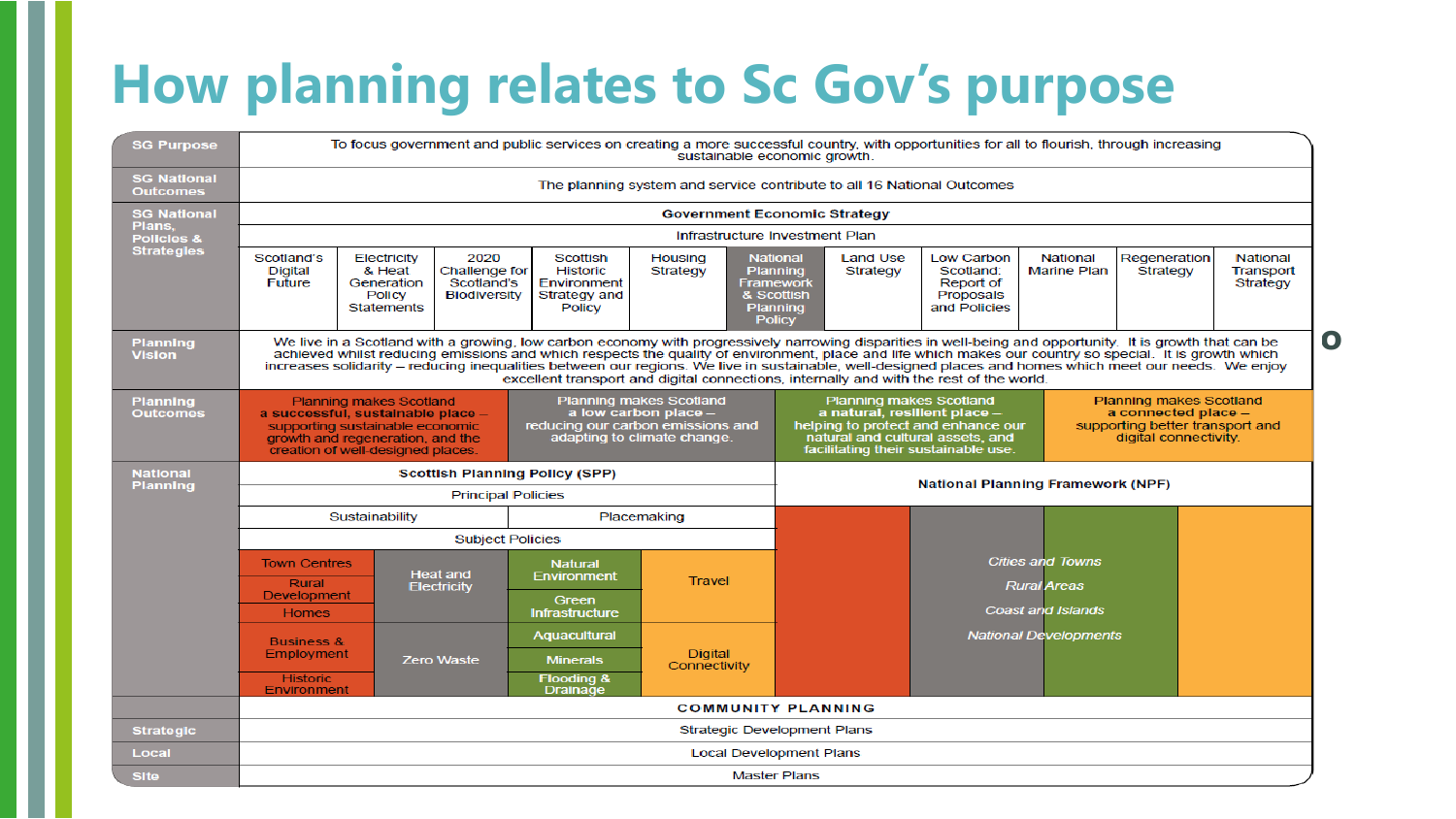## **Scottish Planning Policy 2014**

■ **Outcome 2: A low carbon place** – reducing our carbon emissions ...

but …

**Outcome 4: A more connected place** – supporting better transport ...

"NPF3 reflects our continuing investment in infrastructure, to strengthen transport links within Scotland and to the rest of the world."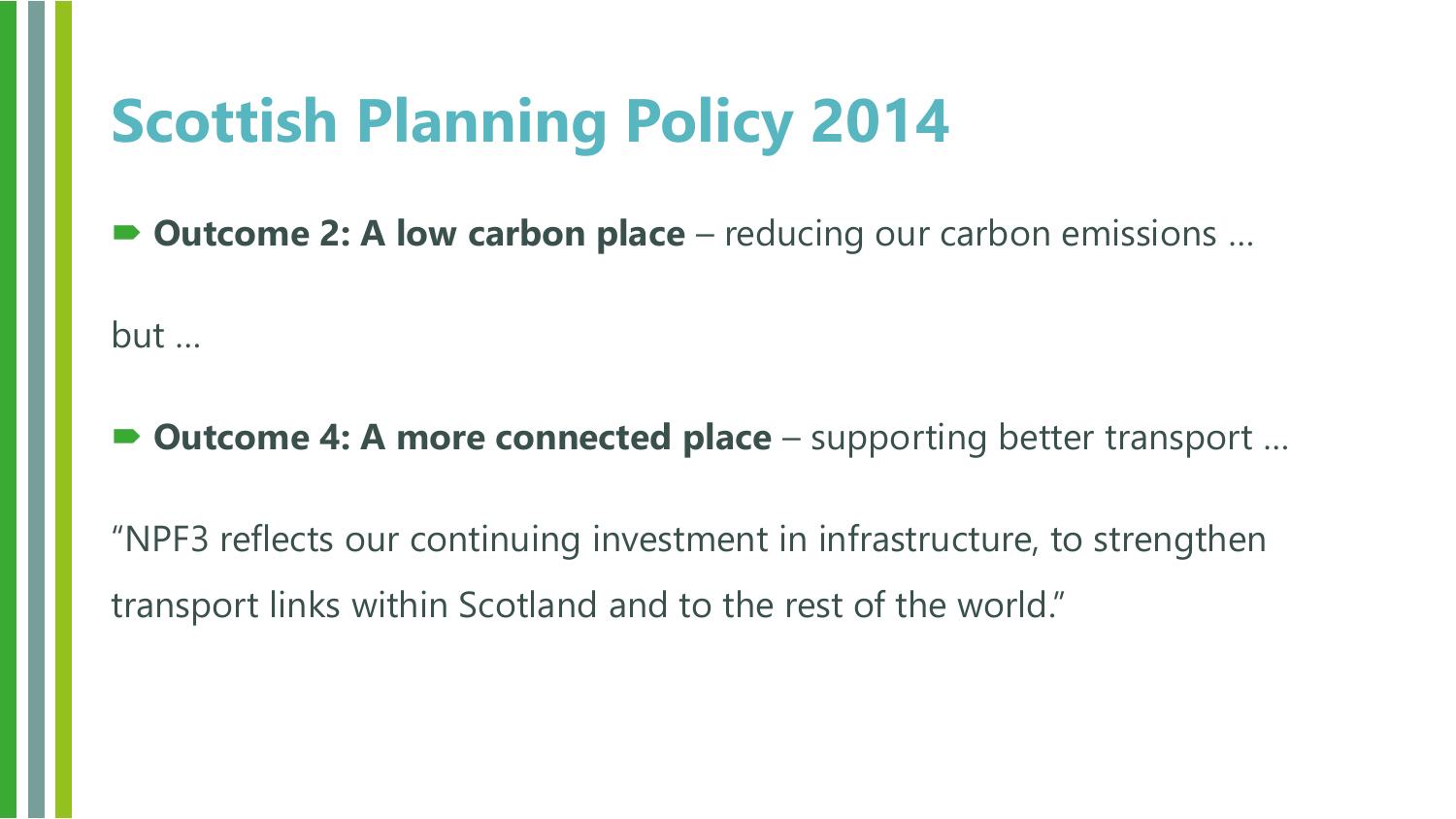# **Planning (Scotland) Act 2019 (1)**

- The National Planning Framework must now also contain (c) a statement about how the Scottish Ministers consider that **development** will contribute to
	- meeting the housing needs of people living in Scotland ...,
	- improving the health and wellbeing of people living in Scotland,
	- increasing the population of rural areas of Scotland,
	- improving equality and eliminating discrimination,
	- meeting any **targets relating to the reduction of emissions of greenhouse gases, within the meaning of the Climate Change (Scotland) Act 2009**, contained in or set by virtue of that Act, and
	- securing positive effects for biodiversity,

(d) targets for the use of land in different areas of Scotland for housing, and …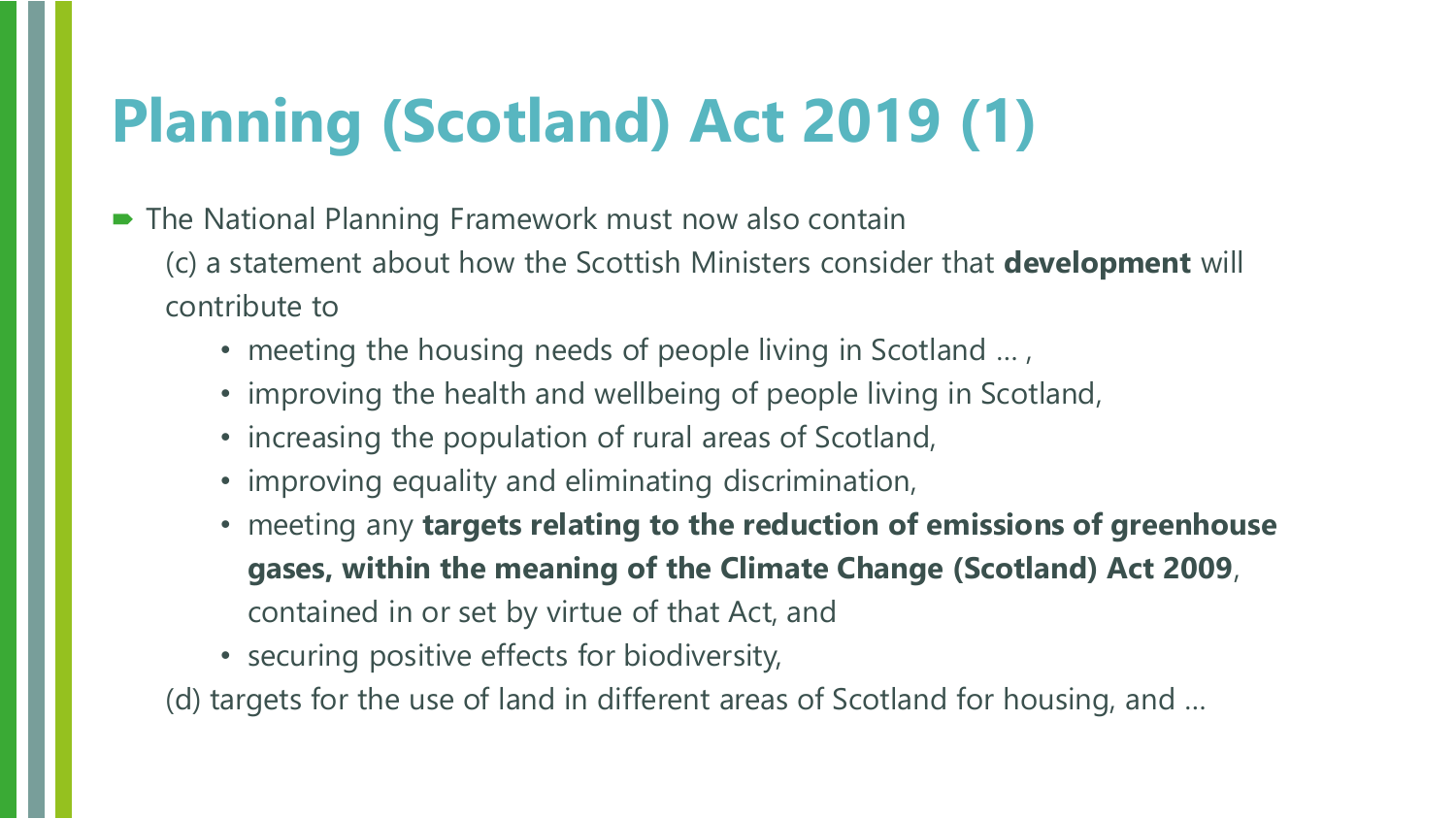# **Planning (Scotland) Act 2019 (2)**

■ The National Planning Framework must now also contain (e) an assessment of the likely impact of **each proposed national development**'s lifecycle greenhouse gas emissions on achieving **national greenhouse gas emissions reduction targets (within the meaning given in the Climate Change (Scotland) Act 2009)**,

but…

■ The National Planning Framework must have regard to an **infrastructure investment plan** published by the Scottish Ministers.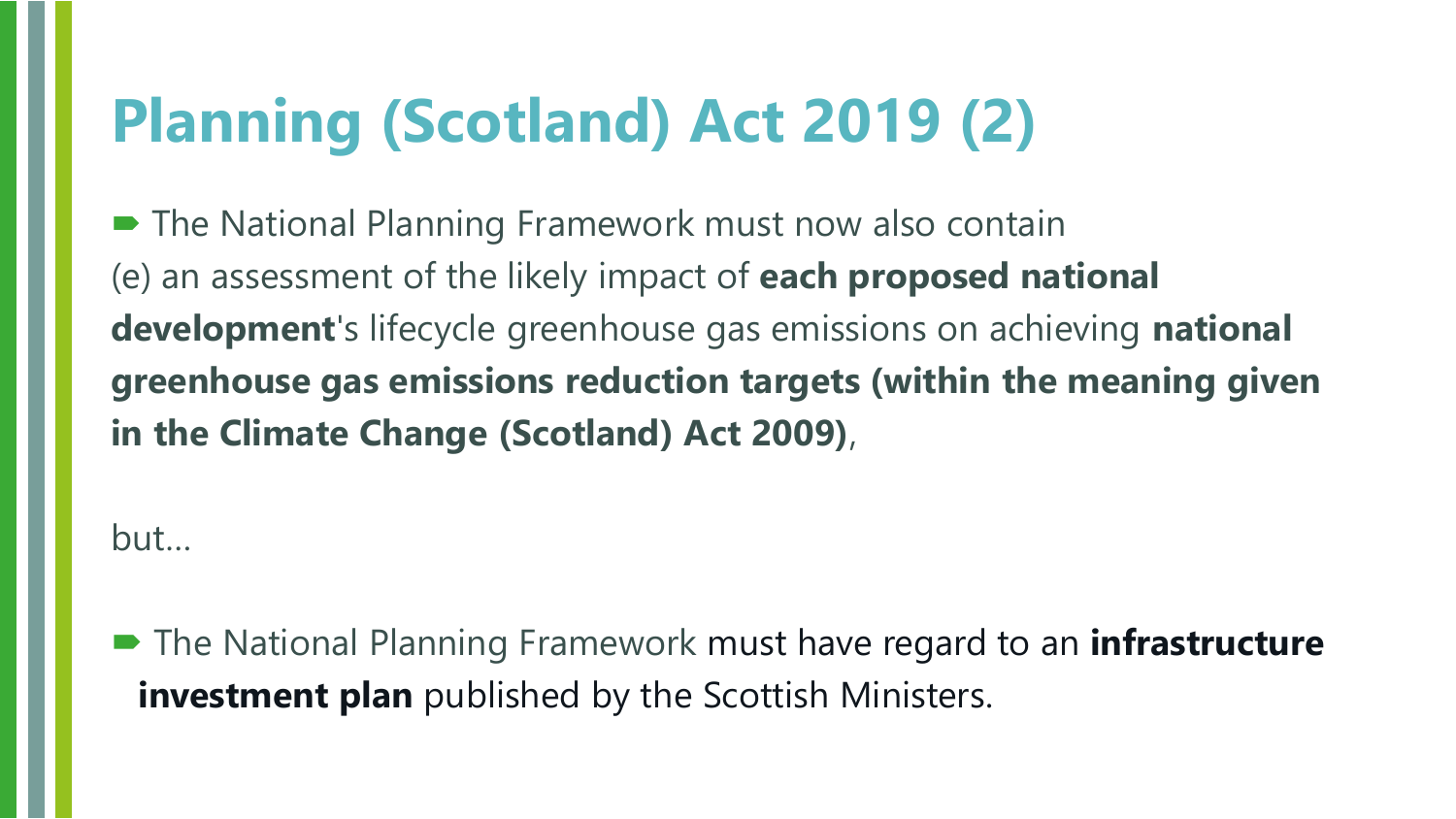## **The Heathrow Judgment**

- The Airports National Policy Statement (June 2018) for expansion at Heathrow and increased airport capacity in the south-east of England was unlawfully made, because the Secretary of State failed to consider the Paris Agreement, non-CO<sub>2</sub> warming impacts of aviation, and the effects of climate change beyond 2050.
- $\blacksquare$  In respect of Paris, this breached statutory requirements
	- to take account of government policy, and
	- to contribute to sustainable development with particular regard to the mitigation (etc.) of climate change.
- Decision appealed to UK Supreme Court judgment due soon.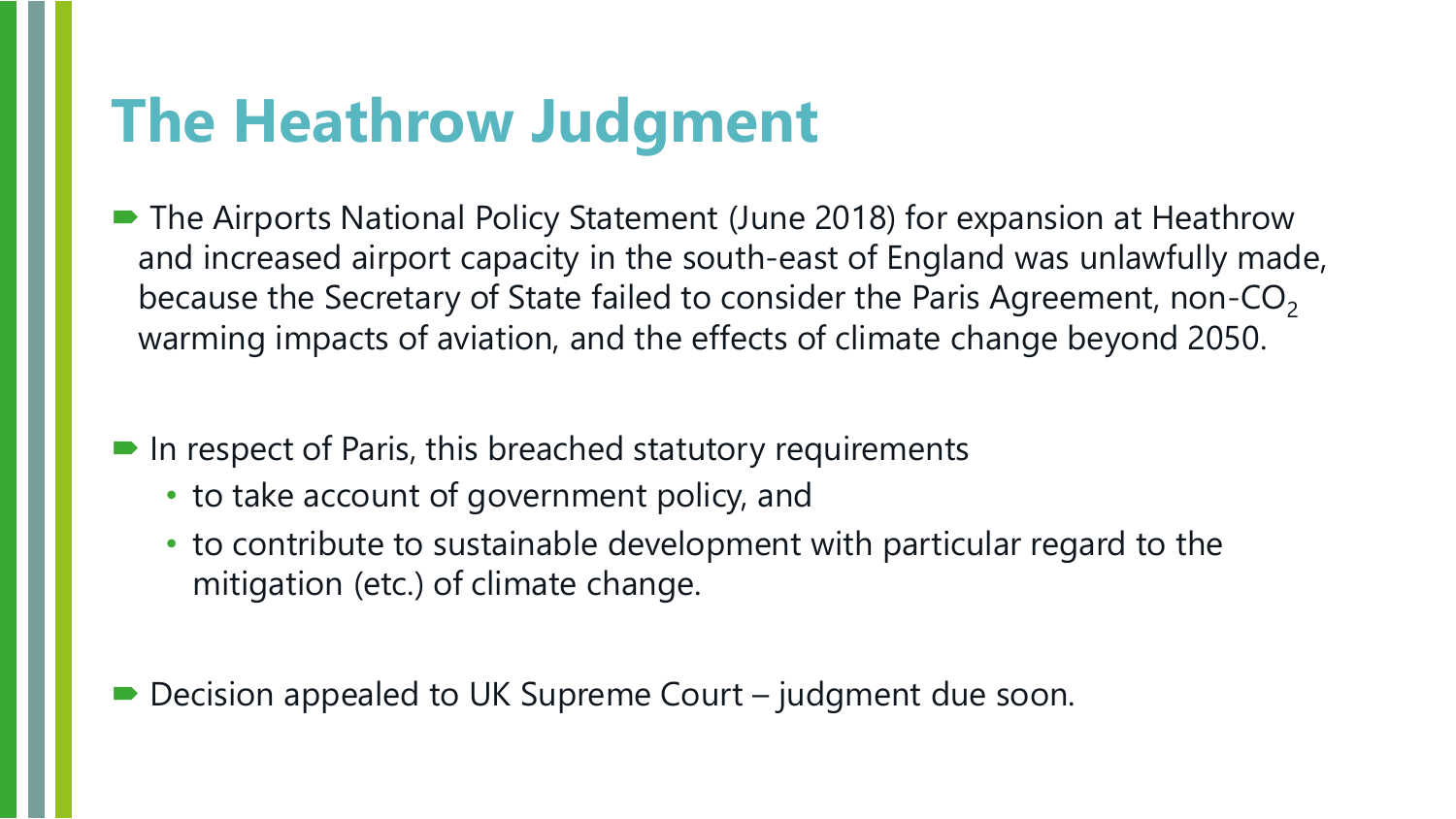## **Scottish Environment LINK's submission to National Planning Framework 4 (NPF4) Call for Ideas (1)**

Background: First Minister last year announced a climate emergency.

■ LINK's focus is to contribute toward the development of policy measures that can help address the twin challenges of climate change and biodiversity loss in Scotland.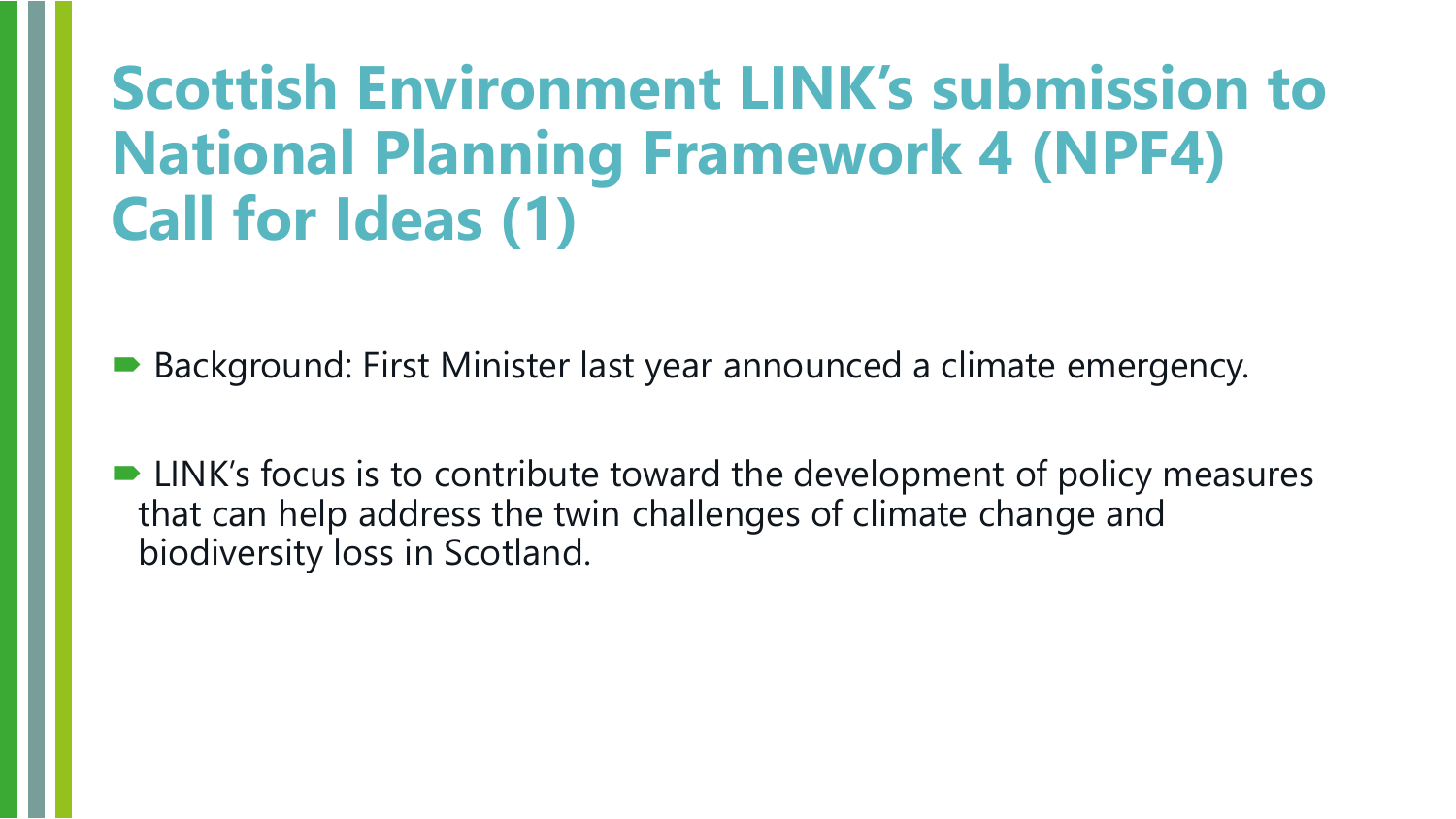#### **Scottish Environment LINK's submission to NPF4 Call for Ideas – to address climate change**

- Cease licensing peat extraction for horticultural use.
- Repeal existing peat extraction licences by 2023.
- $\blacktriangleright$  Restore peat extraction sites.
- Strengthened policies to protect against loss of ancient woodland and veteran trees.
- Ban on new fossil fuel developments.
- **Ensure the full deployment of renewable energy.**
- Favourable planning regime for renewable heating and heat networks.
- Favourable conditions for community energy generation.
- No approval for large biomass plants.
- Include and clarify the position of no support for unconventional oil and gas.
- Include a presumption against conventional onshore oil and gas extraction.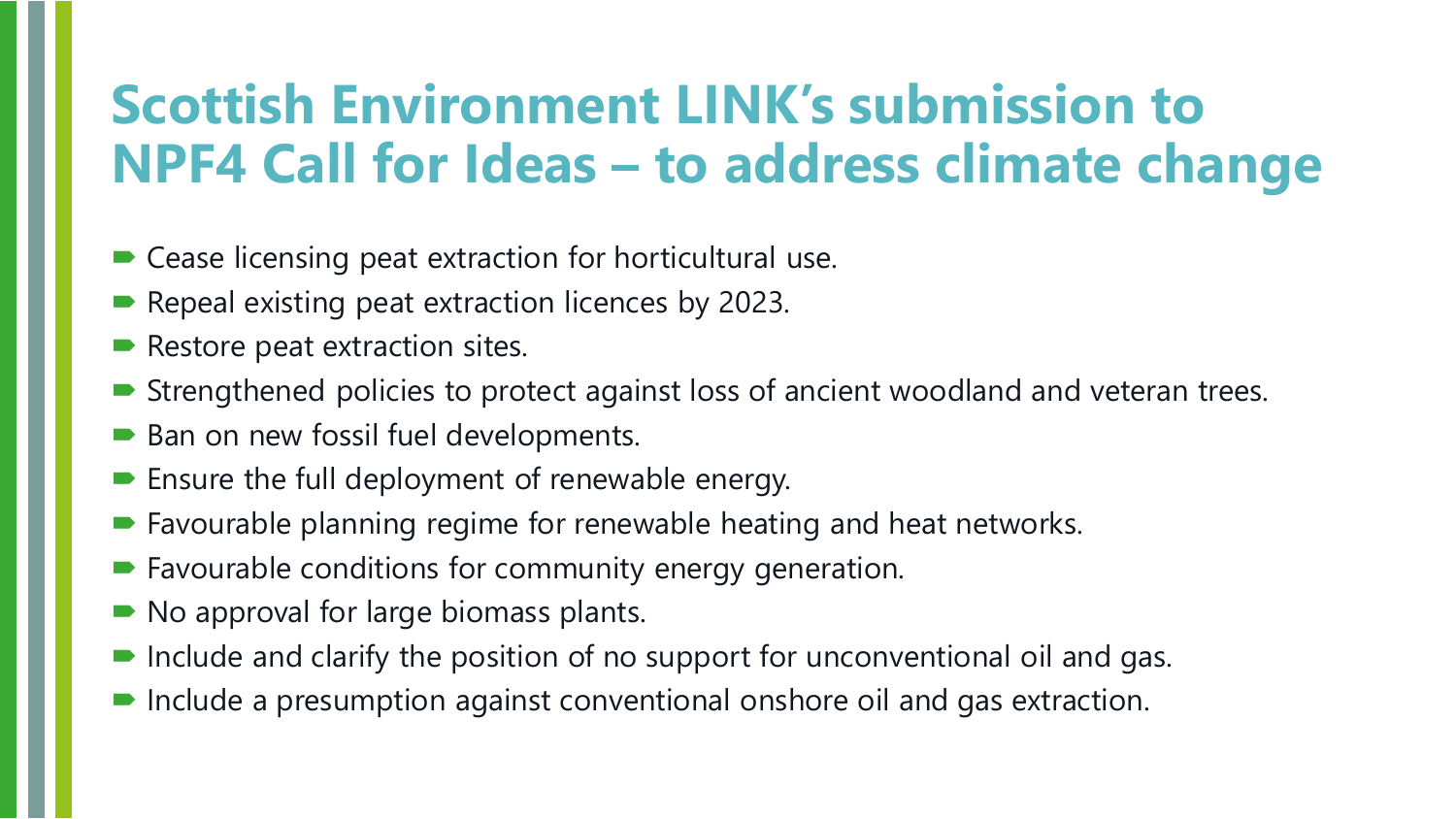## **Opportunities for strategic climate litigation in Scotland's planning system**

- In response to Scottish Government's new National Planning Framework and/or Scottish Planning Policy
- In response to a council's new local development plan, as approved by the Scottish Government
- In response to a specific development proposal granted planning permission by a council